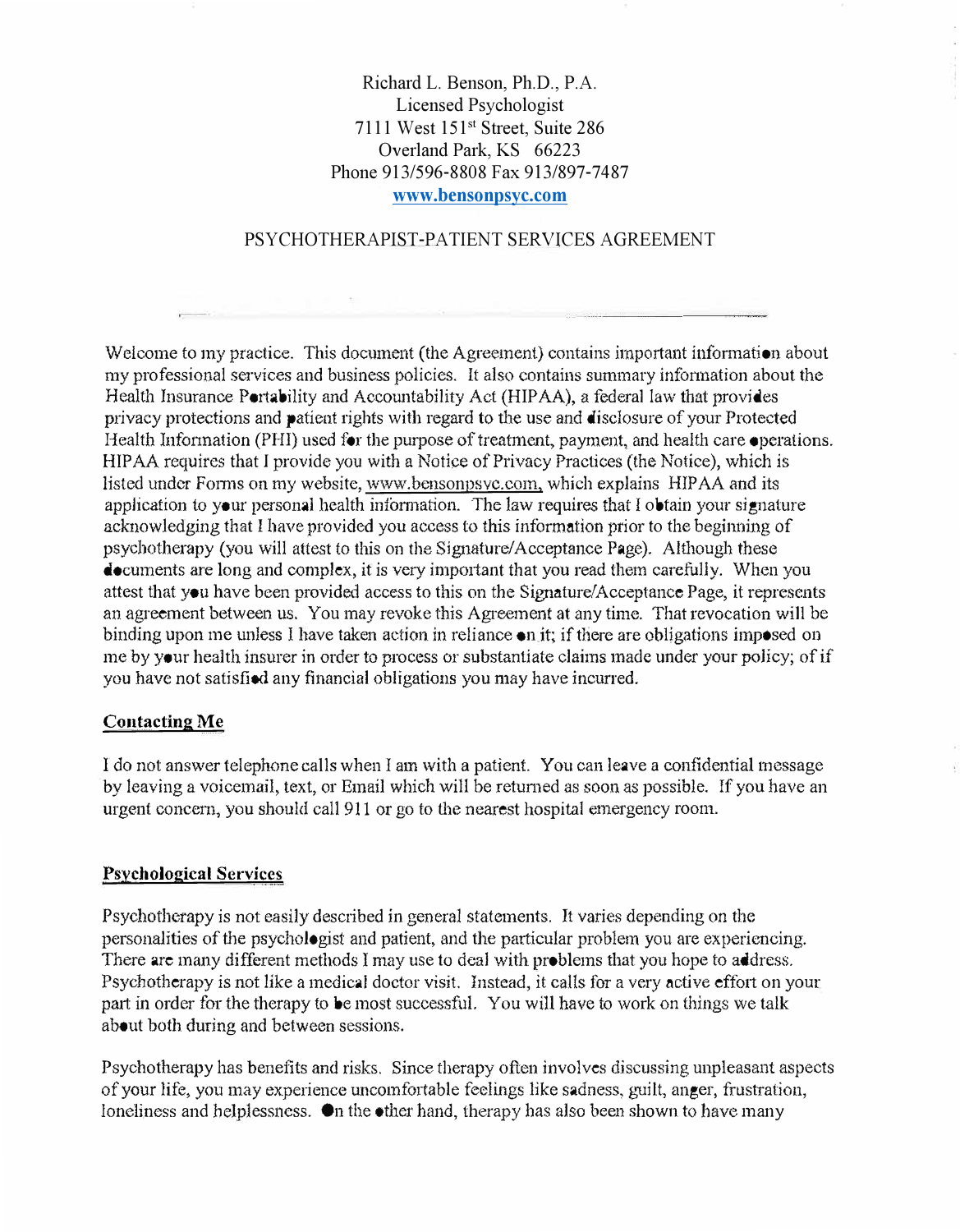benefits. Therapy often leads to better relationship solutions to specific problems, and significant reductions in feelings of distress. There are no guarantees of what you might experience.

Our first few sessions will involve diagnostic interviews, followed by a treatment plan to address your issues. You will be asked if you have any questions about this and then give your verbal consent to your understanding of the treatment plan that has been proposed.

Psychotherapy sessions are typically scheduled for  $60$  minutes (although they may be shorter or longer in duration) and the frequency varies from one or more sessions/week to less frequent time periods between sessions. Therapy sessions may be conducted face-to-face, or via telephone or HIPAA-compliant video.

### **Payment of Fees/Cancellation Policy**

Once a therapy appointment has been scheduled, you will be expected to pay for it unless you provide 24 hours verbal and/or written notice of cancellation (I business day from the time of your appointment; Friday if appointment is on a Monday or the business day prior to a holiday if appointment if on the day following the holiday), unless we both agree you were unable to attend due to circumstances beyond your control. It is important to note that insurance companies do not provide reimbursement for cancelled sessions. You will be responsible for the full fee that would have been collected for your appointment (co-pay + what your insurance company would have paid).

# **Professional Fees**

The hourly fee for your initial appointment (diagnostic interview) is \$210 and \$180 for every therapy hour thereafter (unless a contractual arrangement with your insurance company governs rates of reimbursement). I charge for other professional services including report writing, letters, telephone lasting longer than 5 minutes (charged at \$45/15'), consulting with other professionals with your permission, preparation of records, and time spent perfonning any other service you may request of me. These are not typically covered by insurance.

### **Insurance Reimbursement**

I may or may not participate with your insurance company. Prior to your initial session, an effort will be made to determine your insurance coverage. Regardless of what your insurance company states are your mental health benefits, there is no guarantee that this is accurate. I am not responsible for any discrepancy between your insurance company states and how claims are processed, as your insurance coverage is between you and your insurance company.

### **Forensic Services**

If you are or become involved in legal proceedings requiring my participation, these fees are not covered by insurance. You will be expected to pay the entire cost for my services, even if I am called to testify by another party. My fees for these types of services are billed at \$250/hour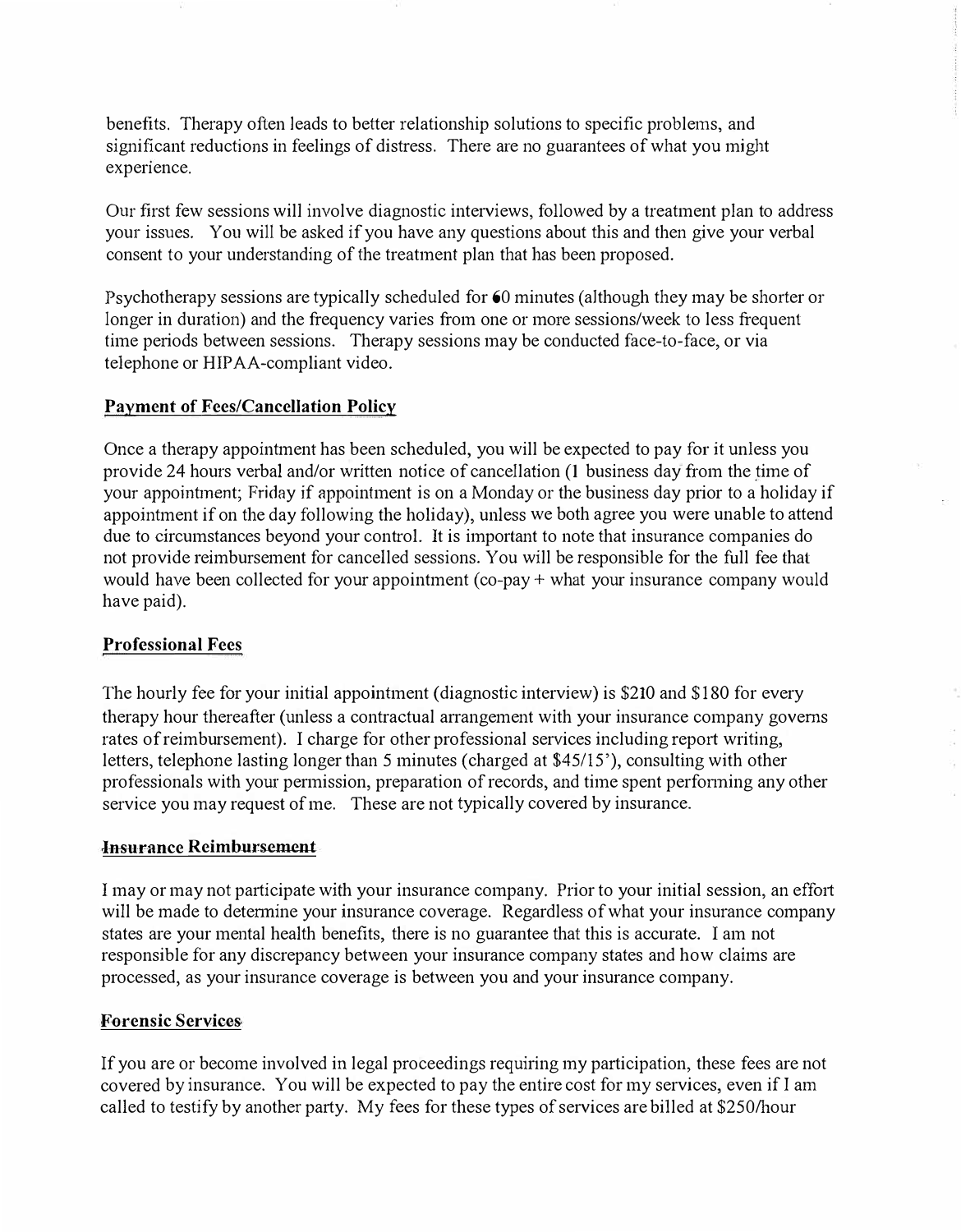(including travel) and \$400/hour for depositions and court testimony. Psychological testing is billed depending upon which psychological tests are administered. Psychological evaluations performed for legal purposes typically require a deposit of at least \$2,000 retainer prior to the start of the evaluation. The final amount due will be provided on an invoice. Reports are not released until full payment has been received.

#### **Limits on Confidentiality**

The law protects the privacy of all communications between a patient and psychologist. In most situations, I can only release information about your treatment to others if you sign a written Release of Information that meets certain legal requirements imposed by HIPAA. There are other situations that require only that you provide written, advance consent. Your signature on the Signature/Acceptance Page provides consent for those activities as follows:

Consultation with other health professionals if I believe it is vital to your treatment. I will advise you of this and note it in your PHI.

Communication with my secretary for administrative purposes, such as scheduling and billing. My secretary has been given special training about protecting your privacy and has agreed not to release any information outside of my practice without your permission.

Contracts with website design, legal, property management, accounting, practice management, and electronic billing companies. I have business associate contracts with these companies that promise to maintain your confidentiality.

If you are involved in a court proceeding and a request is made concerning your diagnosis and treatment, such information is protected by the psychologist-patient privilege law. I cannot provide any information without your (or your legal representative's) written authorization or a court order. If you are involved in or contemplating litigation, you should consult with your attorney to determine whether a court would be likely to order me to disclose information.

If I believe that disclosure of records of a child or adolescent would be harmful to that patient's therapy, I will assert this to the court involved and only disclose this information if ordered to by a judge.

There are exceptions to confidentiality which include:

If a government agency is requesting the information for health oversight activities, I may be required to provide this to them.

If a patient files a lawsuit or complaint against me, I may disclose relevant information regarding a patient in order to defend myself.

If a patient files a Worker's Compensation Claim, I must, upon appropriate request, provide a copy of the patient's record to the Labor and Industrial Commission or the Workers'